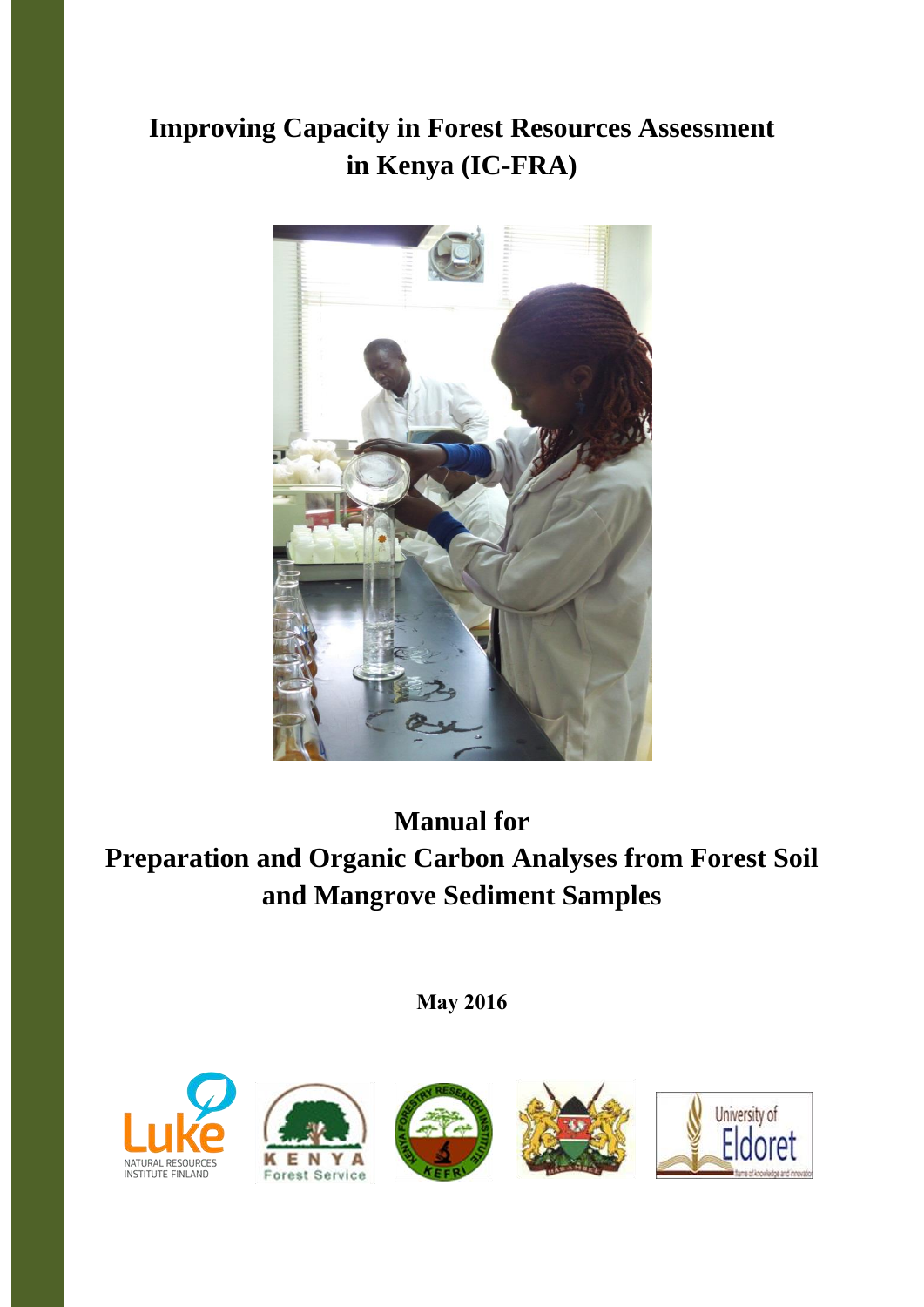#### **© KEFRI 2016**

All rights reserved. No part of this guide may be reproduced or transimitted in any form or by any means, electronic, electrostatic, magnetic or mechanical, including photocopying or recording on any information storage and retrieval system, without prior permission in writing from either Director Natural Resources Institute Finland (Luke), Kenya Forest Service (KFS), Kenya Forestry Research Institute (KEFRI), Department of Resource Surveys and Remote Sensing (DRSRS); and Vice Chancellor University of Eldoret (UoE) except for short extracts in fair dealing, critical scholarly review or discourse with acknowledgement.

#### **Prepared by:**

The Project *Improving Capacity in Forest Resources Assessment in Kenya (IC-FRA)* implemented 2013–2015

#### **Compiled by:**

Jukka Alm (Luke), James Kairo (KMFRI), Willis Atie (KEFRI), Beatrice Ndakwe (KEFRI)

**Cover caption by:** Jukka Alm: Soil analysis at KEFRI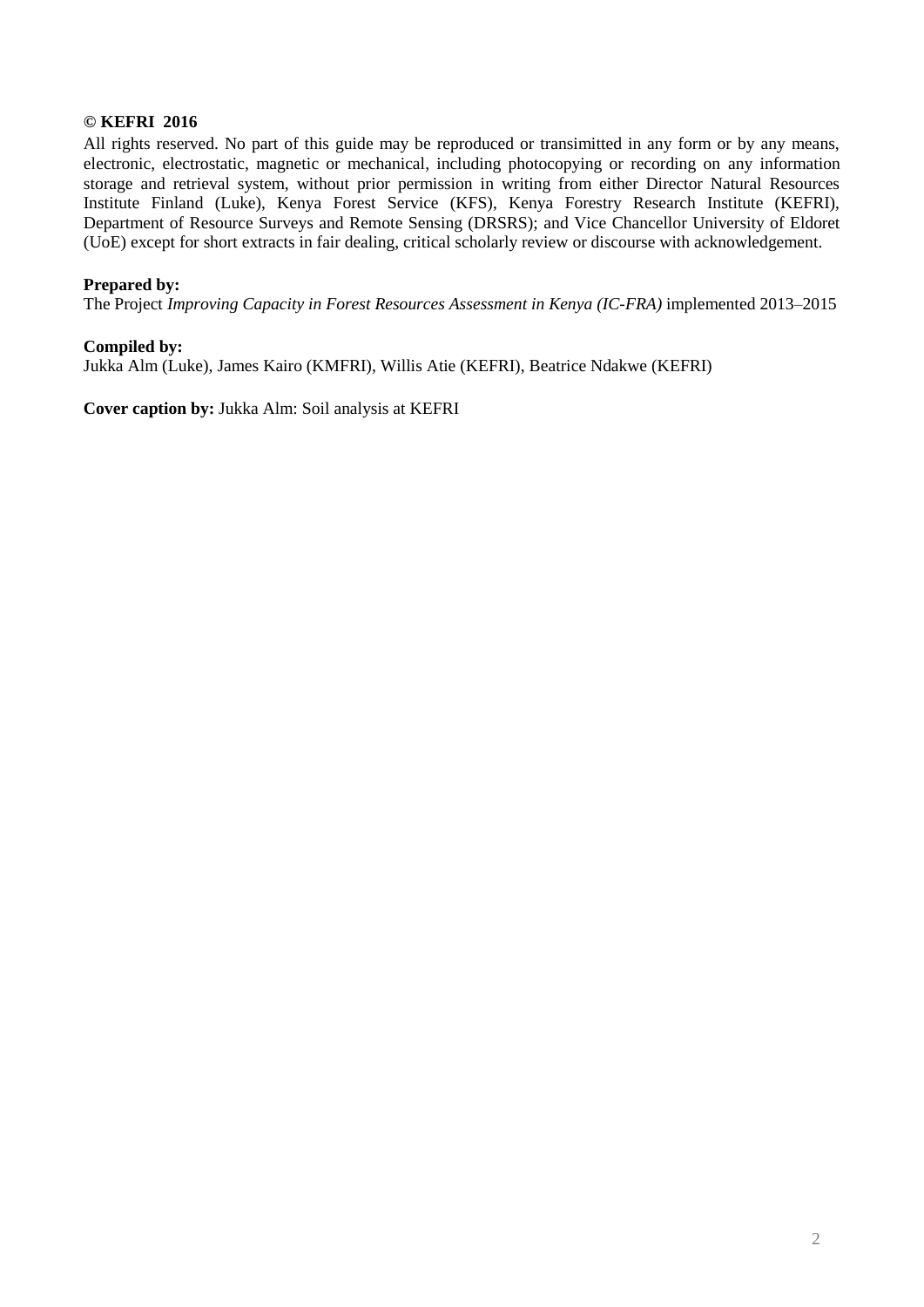## **Contents**

| $\mathbf{1}$ |  |  |  |  |  |
|--------------|--|--|--|--|--|
| 2            |  |  |  |  |  |
|              |  |  |  |  |  |
|              |  |  |  |  |  |
|              |  |  |  |  |  |
|              |  |  |  |  |  |
|              |  |  |  |  |  |
|              |  |  |  |  |  |
| 3            |  |  |  |  |  |
|              |  |  |  |  |  |
|              |  |  |  |  |  |
|              |  |  |  |  |  |
|              |  |  |  |  |  |
|              |  |  |  |  |  |
|              |  |  |  |  |  |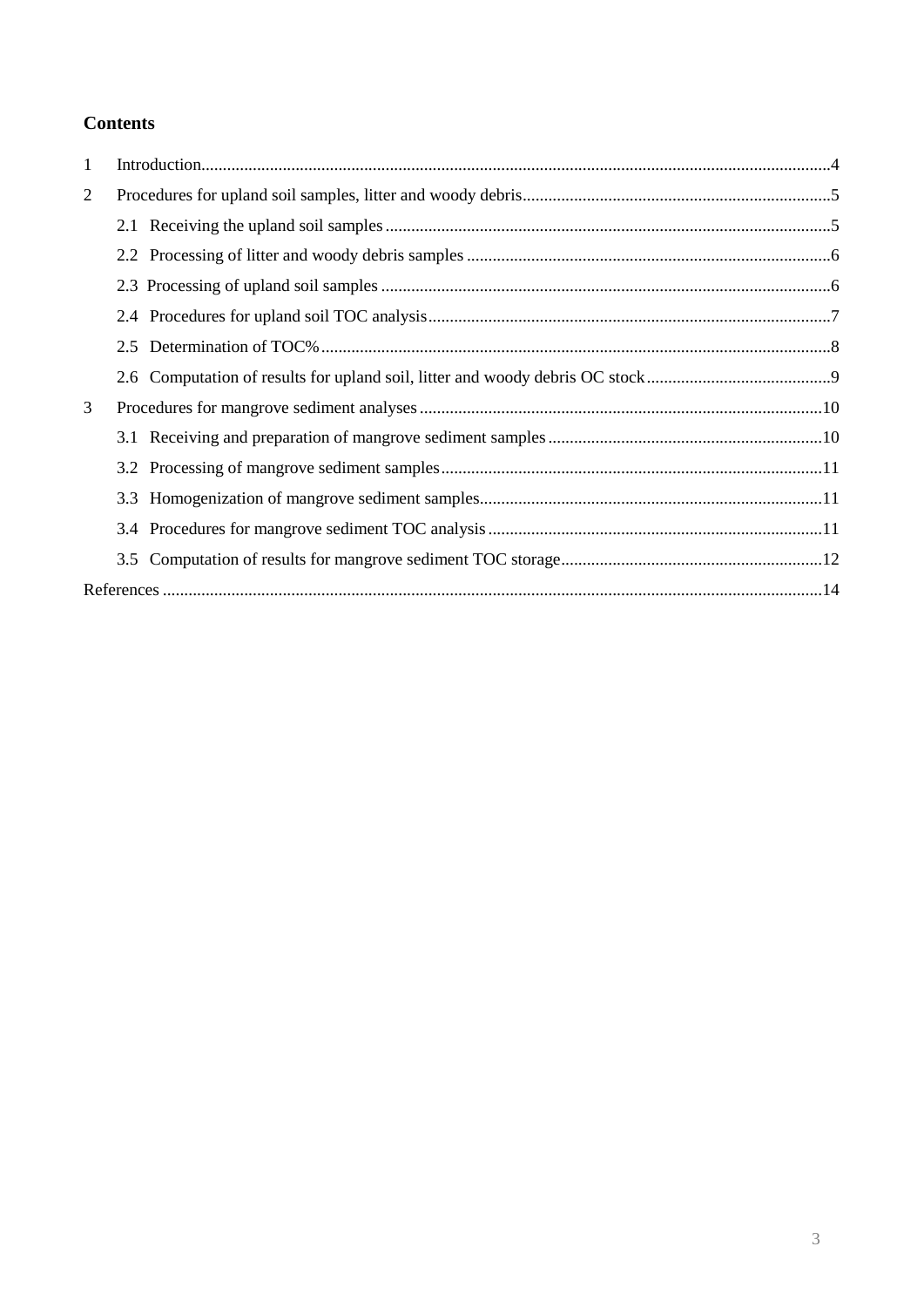## <span id="page-3-0"></span>**1 Introduction**

Naturally occurring organic carbon (C) forms are derived from the decomposition of plants and animals. In soils and sediments, a wide variety of organic carbon forms are present and range from freshly deposited litter (e.g. Leaves, twigs, branches, and roots) to highly decomposed forms such as humus. Soils may also contain carbon in inorganic form, e.g. as carbonate minerals. Inert forms of elemental carbon from charred organic carbon (black carbon) from forest fires or prescribed burning, coal, graphite, carbides, or soot particles deposited from incompletely combusted fossil fuels may occur in soils.

Forests sequester and store more carbon aboveground than any other terrestrial ecosystem. Part of the carbon store is in the organic humus layer of soil, but also deeper in the soil profile, driven by the infiltrating rain water. Soil organic carbon (SOC) constitutes a significant part of the forest carbon store. Where litter falls in water saturated environments and is deposited as peat, soil organic carbon stores may greatly exceed those in the aboveground biomass. Soil organic matter is also a store of nutrients such as nitrogen (N) and phosphorus (P).

Mangrove forests are among the most productive ecosystems in the world. A major part of the organic carbon stock is found belowground in mangroves. The sediment has high salinity and is largely water saturated, thereby preserving the organic residues of litter, debris, and dead roots. Mangrove sediments have high chloride content as well as high organic content, but also may include significant amounts of carbonates from the underlying coral reefs, which all affect the analytical procedures of TOC.

Total carbon (TC) in a soil sample includes both inorganic and organic constituents. Inorganic carbon can be present from calcareous parent materials and is not subject of this Manual. Total organic carbon (TOC) can be determined from dried and acidified soil samples using dry or wet combustion methods.

There are challenges in preserving the samples, transporting them to laboratory, storing and analyzing them without a systematic error following from these procedures. Another challenge is the presence of inorganic carbon in form of carbonates derived from the parent materials that can severely disturb the determination of TOC, as carbonate minerals dissolve in acidic treatment directly adding to the analysis estimate of TOC. It is thus desirable to have a simple, rapid and accurate method for the analysis of soil organic carbon.

A traditional dry combustion method based on ignition mass loss of oven-dried samples is unselective due to loss of carbonate minerals and is time consuming. Modern dry combustion methods based on detection of  $CO<sub>2</sub>$ release from the heated sample can provide automated analysis sequences with help of peak integration software and sample autoloader to save human labour. Unfortunately, the determination of soil carbon content by automated dry combustion methods requires the use of costly and specialized equipment. Wet combustion using dichromate sulphuric acid (Walkley-Black method, originally published by Walkley& Black, 1934) requires traditional manual analytics, applies poisonous and harmful chemicals, but can yield to a reasonable daily throughput of samples with moderate costs and commonly available laboratory equipment.

Carbonate containing soils cause difficulties in TOC determination in dry combustion methods. Elimination of the carbonate effect from TOC is hard, because some organic Carbon (OC) compounds may be lost in acid treatment when carbonate is removed, leading to 10–30% error in TOC estimate in some cases. Even when an accurate TOC result may not be obtained in samples rich of carbonates it is imperative to know of the carbonate effect not to overestimate soil OC. Carbonates do not interfere significantly with the dichromate wet combustion method. Thus Walkley-Black Wet Oxidation method can be a solution for calcareous soils. Walkley-Black is applicable when enough laboratory personnel is available. However, the Walkley-Black results are known to be subject to uncertainties since only the easily combusted OC fractions are oxidized, and the results must be corrected using a proper correction factor. Literature derived correction factors are often used, but better results could be obtained using specific comparisons with other methods for each soil type.

This Manual aims at describing methods for reasonably accurate TOC analyses that are compatible with other results obtained in the region. For above-ground litter and woody debris, the organic carbon content is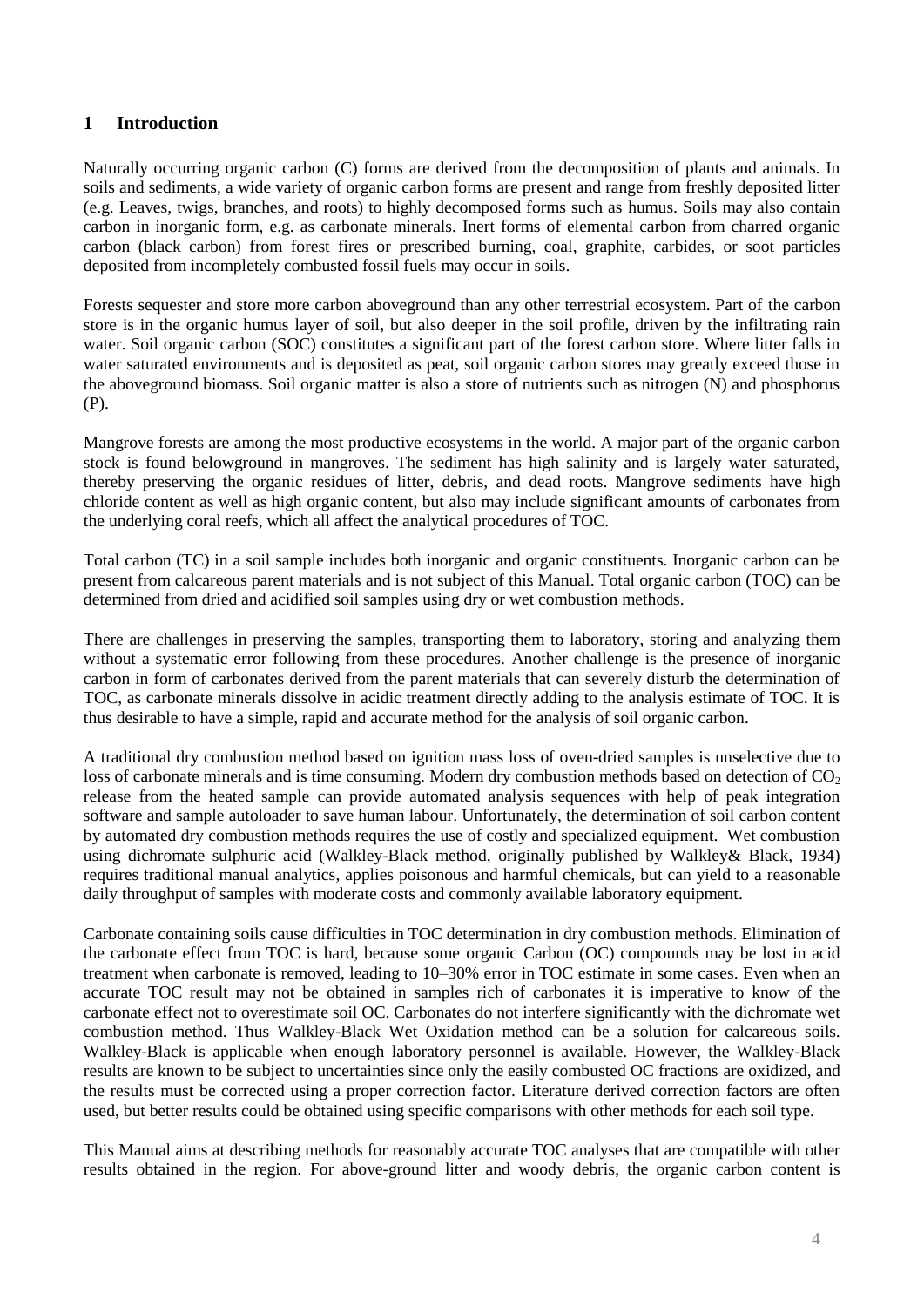estimated as a proportion of dry biomass. Different methods are presented for upland soil samples and mangrove sediment samples. Upland soil organic carbon is determined using Walkley-Black method, while the mangrove sediment carbon content is measured using Loss On Ignition (LOI) method.

In a nationwide forest soil inventory, the number of samples to be analyzed is large. Several laboratories may be sharing the analysis workload. The methods used in this Manual are familiar with the ones used in Kenyan soil laboratories, and can be used to obtain results comparable to earlier work in Kenya. Kenyan laboratories have a tradition of calibrating their methods using cross-laboratory analysis of same samples. Therefore the QA/QC will be planned adopting the routines familiar to all players, with addition of some external control using different dry combustion techniques. The QA/QC procedures are explained in the NFRA plan in more detail.

## <span id="page-4-0"></span>**2 Procedures for upland soil samples, litter and woody debris**

It is necessary to follow all the steps related to sample handling, processing and preparation for physical and chemical analysis during the determination of organic carbon in soil.

## <span id="page-4-1"></span>**2.1 Receiving the upland soil samples**

After soil sampling in the field, the samples are transported to the laboratory as soon as possible e.g. by means of public transportation. The following samples are taken from each inventory plot;

- Composite litter/woody debris (each stand of the plot, if at least 3 sampling points are available, default 4 sub-samples, but some sub-samples may be void of litter/debris)
- Composite soil samples separately from three depths, 0-10 cm, 10-20 cm, 20-30 cm (each stand of the plot, if at least 3 sampling points are available, default 4 subsamples)

The following sample is taken from one inventory plot of each cluster

- Non-volumetric deep soil sample representing 30-60 cm soil layer, from one soil pit within a plot only

For litter and woody debris, the samples may consist of all, or a representative part of the materials collected from the soil pit locations for each stand of the plot. For soil, the volumetric composite samples represent each of the sampled soil layers, 0-10 cm, 10-20 cm, and 20-30 cm. In cases when soil is too shallow to allow for sampling of all the layers, only the complete surface-most layers are taken. Non-volumetric soil samples from depth of 30-60 cm are taken from one plot of each cluster. The samples need to be accompanied by either the original field forms, or copies of each field form.

The following mandatory information accompanying each sample is checked when receiving the sample in the laboratory:

- Check sample visual condition: Broken plastic bag, part of the sample possibly lost, etc.
- Check from the copy of the Soil Field Form
	- o Name of crew leader and name of the sampling region are given.
	- o Sampling date is given.
	- o Complete sampling code (*Cluster number, Plot number, Stand number,* and for soil samples also *Layer*) are marked on the sample
	- o Number of sub-samples included in the composite sample. It is very important that the number has been correctly given and is the same for both the litter/woody debris samples and for the soil samples.
		- In some cases there may be no litter found within the sampling ring, but such a spot must be added in the number of sampling spots for obtaining *a correct average* of the litter/debris mass.
	- $\circ$  The total mass of litter/debris was given in field. If only a sub-sample of litter/debris is sent to laboratory, the fresh masses of the respective sub-samples are given.
	- o The fresh mass of each depth layer composite sample is given.
	- o Soil is characterized for colour, texture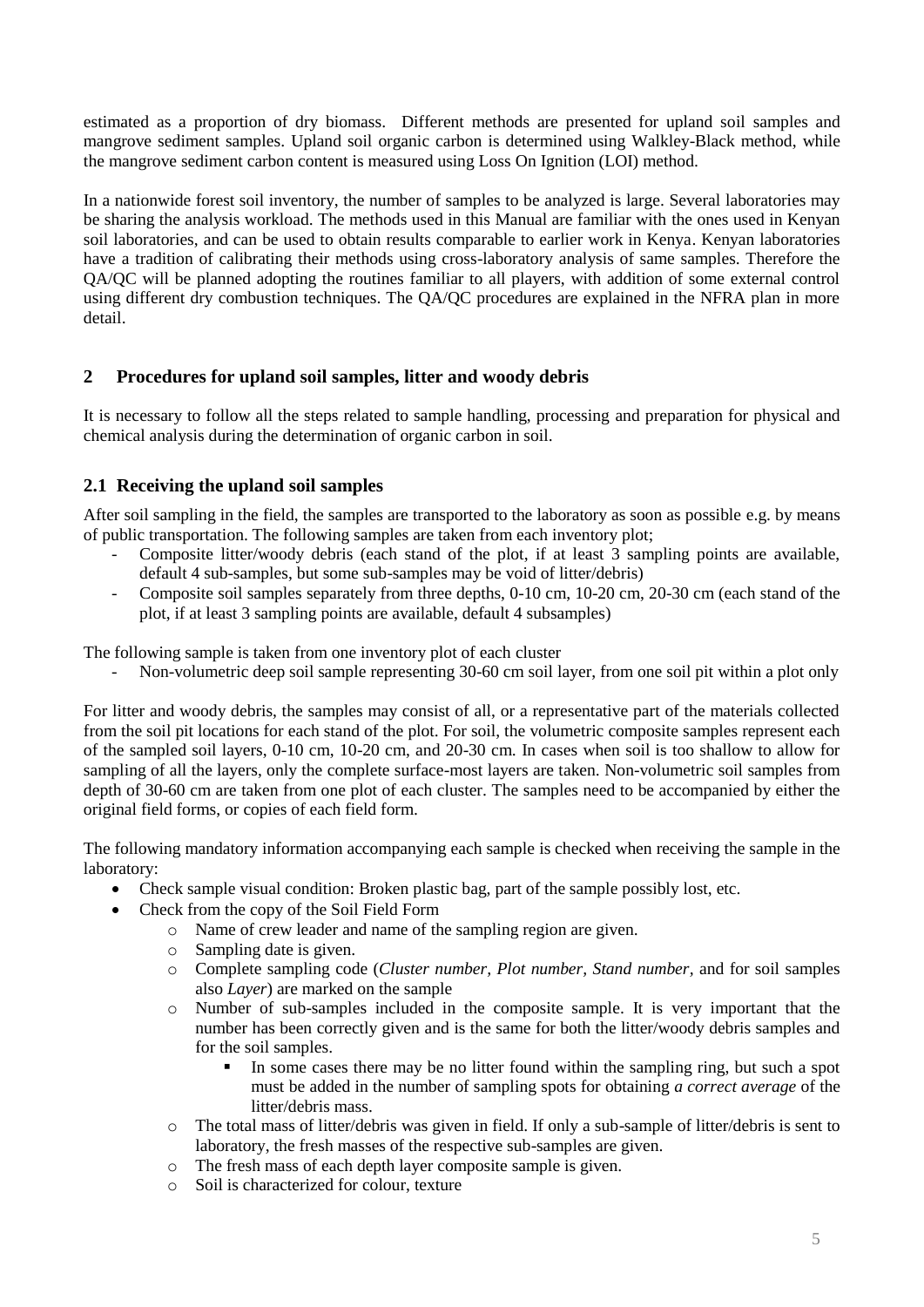After checking above information, laboratory will assign its routine laboratory codes for the samples and start processing the samples according to the following procedure.

## <span id="page-5-0"></span>**2.2 Processing of litter and woody debris samples**

Litter and woody debris total fresh mass should be measured in the field. If in doubt of the field result, the fresh mass may be re-weighed in laboratory. The litter and woody debris samples for each stand are ovendried in aluminium containers until constant weight at  $105^{\circ}$ C, and immediately weighed with accuracy of at least 1 g (preferably 0.1 g). Use of analytical balance is not needed. Since the sample and its container are hot, the scale needs to be protected by a light, effective heat insulating plate tared to zero prior to weighing the sample. The mass of the empty container needs to be known and is weighed as empty (can be done once or repeatedly, and marked using a permanent marker).

## <span id="page-5-1"></span>**2.3 Processing of upland soil samples**

The samples should be handled using plastic gloves at all times. The samples are immediately poured from plastic bags to ca. 400 cm<sup>3</sup> aluminium containers and dried in order to stabilize the soil against decomposition of organic matter by microorganisms. If immediate drying is not possible, the samples should be kept in refrigerator at a temperature of  $+4^{\circ}$ C until the next day or freeze at  $-20^{\circ}$ C over longer periods of time.

If the oven capacity allows, the samples are immediately moved into  $400 \text{ cm}^3$  aluminium containers with the paper tag showing the sample's origin and oven-dried at 105C to constant weight.

If there is no oven capacity when the samples arrive, the samples are first preserved by air-drying in 800  $cm<sup>3</sup>$ aluminium containers. All the samples from the field in plastic bags must be preserved and later oven-dried, because dry bulk density corresponding to the volume taken in field is only obtained from oven-dried samples.

A low oven temperature is preferred so that organic matter is not lost during heating. Because reaching a constant weight for a sample with high moisture may take long, all samples can be air-dried prior to the final oven-drying. Air dried samples are restored in a clean, dry plastic bags with the paper tags describing the sample origin, and are carefully air-tightly closed and stored in a dark, preferably cool place to wait for ovendrying. But when oven capacity allows, the air-dried samples are oven-dried to constant weight at  $105^{\circ}$ C.

Immediately after oven-drying, the samples are weighed for dry mass. The samples can be weighed in their aluminium containers, and the mass of the container must be known. The containers can be pre-weighed empty and their specific mass marked on the container using a marker that persists washing and heating of the container.

After weighing, the oven-dry samples are sieved using a 2 mm sieve, and roots and coarse soil fraction are separated. The gravel and small stones are weighed in order to obtain the proportion of soil where no OC occurs. Roots can be discarded, because the soil sampling procedure in the field may have on purpose avoided the plant roots. The root content in the sample volume may thereby be biased. In the final reporting of the FRA inventory results, the contribution of tree roots to SOC is estimated during the soil OC stock calculation with help of biomass models.

In some cases dust covers the gravel and pebbles of the coarse fraction. In that case the material needs to be washed clean from dust and dried again prior to weighing. It is worth to notice that if washing becomes a dominant routine for all soil samples, it would be easy to determine the total volume of the coarse fraction in addition to is mass. That could be done by pouring the coarse fraction sample into a beaker with volume scale, and by adding an accurately known volume of water in the beaker. The mass and volume of the coarse fraction could be used to accurately determine the density of the stones (=dry mass of stones, g, divided by their volume, ml [cm<sup>3</sup>]). The volume of the coarse fraction is the difference of total volume minus the added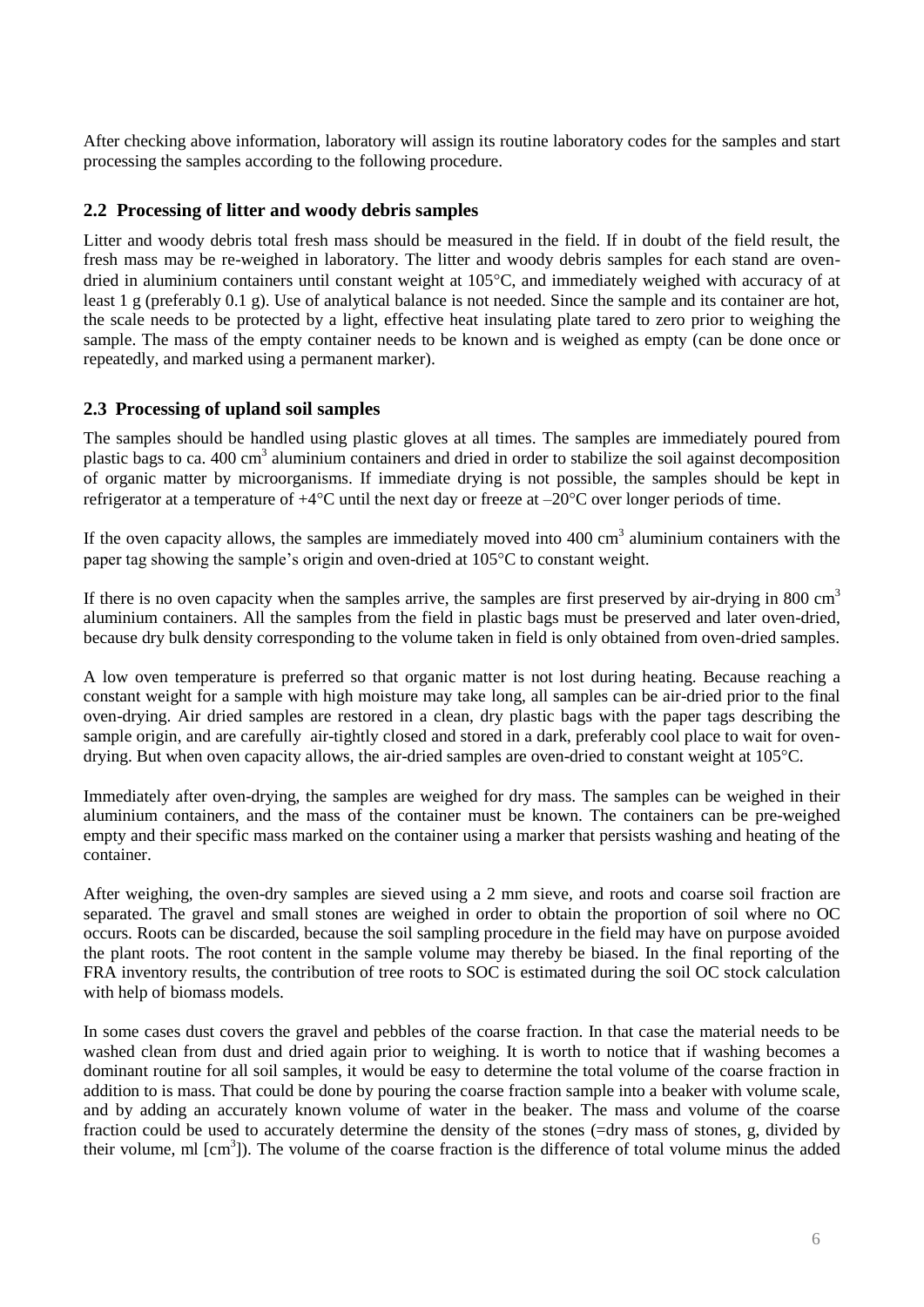water volume. The excel calculation application currently uses an assumption of 2,560 g cm<sup>-3</sup>, and the volume estimate is not needed in the present formula. However, changing of the calculation method is easy.

The fine fraction extracted by sieving trough the 2 mm sieve is first homogenized by thorough mixing. Then about 100 g of the fine fraction is ground using a mortar. A representative sample for TOC analysis of ca. 1.000 g is taken and weighed using analytical scale of accuracy 0.001 g. The rest of the ground fine fraction is stored in air-tightly closed plastic containers and archived with the codes uniquely describing the sampling site and time, i.e. *Cluster number, Plot number, Stand number,* and *Depth layer*, and *Date of sampling*.

If the humus content in soil is high such as in natural forests, the size of the sample taken for OC analysis sometimes has to be smaller than 1 g because of the limitations in titration. The appropriate mass of soil required for analysis can be roughly estimated from the formula;

 $W = 0.5$ /% N (Normality)

For example, sample sizes of 0.500 g and even 0.250 g can be used. However, the smaller the sample, the less sensitive the result is for any un-homogeneities in the sample.

## <span id="page-6-0"></span>**2.4 Procedures for upland soil TOC analysis**

Organic carbon content in the soil is determined using the Walkley-Black Wet Oxidation method. The detailed procedures are outlined as below:

A known mass (typically ca. 1.000 g) of soil is treated with an excess volume of standard potassium dichromate solution in the presence of concentrated sulphuric acid. The soil is slowly digested at the low temperature by the heat of dilution of sulphuric acid and the organic carbon in the soil is, thus oxidized to carbon dioxide. The highest temperature attained by the heat of dilution reaction, produced on the addition of sulphuric acid is approximately 120°C, which is sufficient to oxidize the active forms of the soil organic carbon, but not the mere inert form of carbon, that may be present.

The excess of potassium dichromate not reduced by the organic carbon is titrated back against a standard solution of ferrous ammonium sulphate, in the presence of 85% ortho-phosphoric acid using 5 % barium chloride as indicator. This method only oxidizes 77 % of organic carbon present in the soil.

#### Apparatus

- 1. Burette, 50 ml capacity
- 2. Pipette, 10 ml and 20 ml capacity
- 3. Measuring cylinder/Acid dispenser
- 4. Conical flask, 500 ml capacity
- 5. Volumetric flask, 1 litre capacity
- 6. Analytical balance
- 7. Sieves (2 mm, 0.5 mm)
- 8. Grinder (ceramic mortar)

#### Reagents

- Potassium dichromate  $(K_2Cr_2O_7)$ , AR grade
- Ferrous ammonium sulphate  $(FeSO_4(NH_4)_2SO_46H_2O; FAS; Mohr's salt)$
- Sulphuric acid  $(H_2SO_4)$ , concentrated
- Ortho-phosphoric acid  $(H_3PO_4)$ , 85%
- Barium chloride (BaCl<sub>2</sub>), 5%
- Diphenylamine sulfonate, 0.1%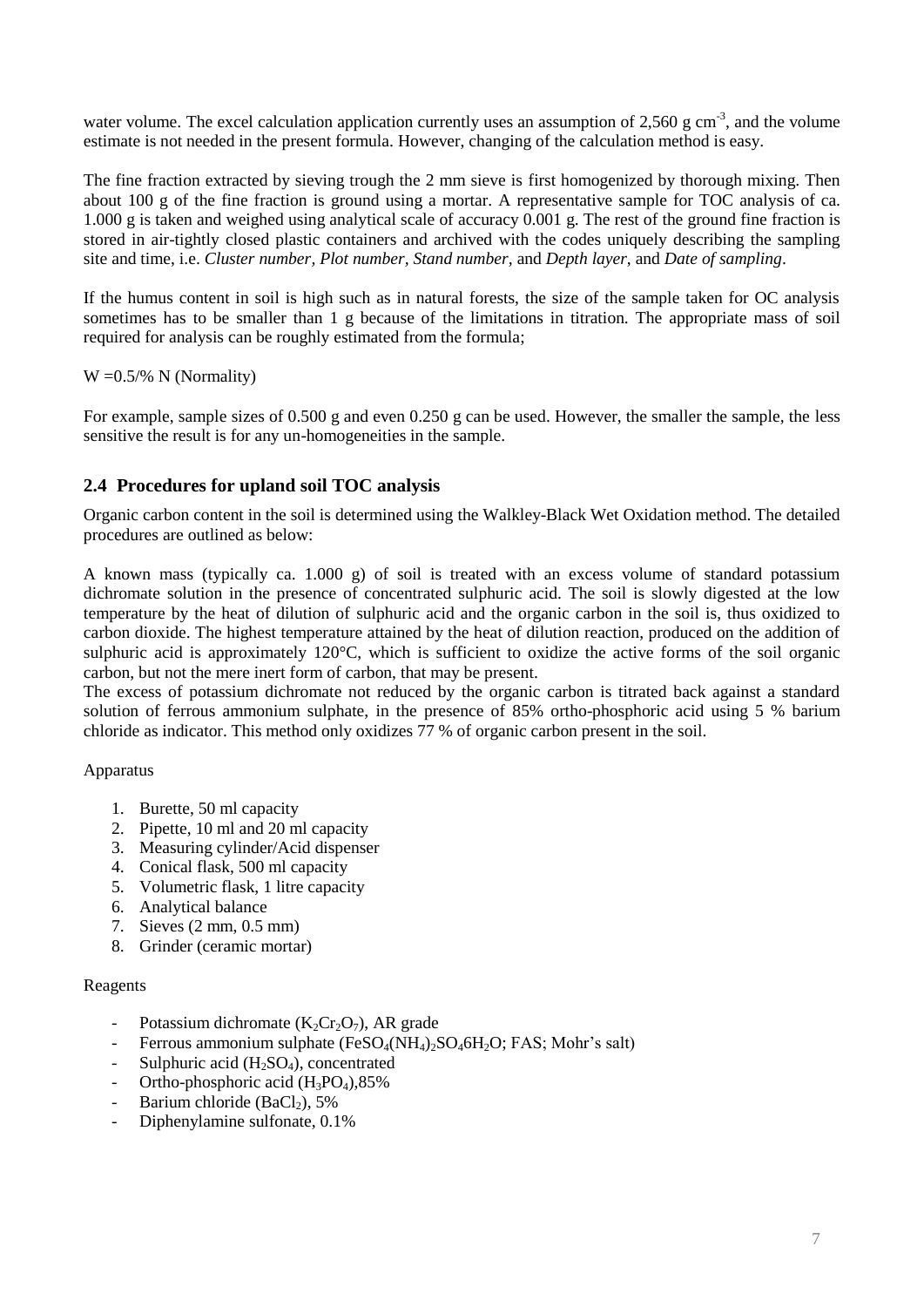Preparation of reagents

- *1. To make 1N potassium dichromate solution:* Dissolve 49.04 g of AR grade potassium dichromate (previously dried at  $105^{\circ}$ C for 2 hours) in distilled water and make up the volume to exactly 1 litre.
- *2. To make ca. 0.5N ferrous ammonium sulphate (FAS; Mohr's Salt):* Dissolve 196 g of ferrous ammonium sulfatein 800 ml distilled water and add 5 ml concentrated sulphuric acid and make up the volume with distilled water to exactly 1 litre. The exact normality  $(N<sub>FAS</sub>)$  of this solution is found by titration against the standard dichromate solution.

## <span id="page-7-0"></span>**2.5 Determination of TOC%**

The appropriate mass of soil needed in grams (W) required for analysis is roughly calculated from formula:

 $W = 0.15 \div N$  (normality)

Weigh accurately W g of soil in a 500 ml conical flask which was passed through 0.5 mm sieve.

Add 10 ml of 1N potassium dichromate solution and shake to mix.

Then add 20 ml of concentrated sulphuric acid and swirl the flask 2 or 3 times.

Allow the flask to stand for 30 minutes.

After half an hour, add about 200 ml of distilled water, 1 ml (30 drops) of diphenylamine indicator and 0.5 g sodium fluoride.

Back-titrate the solution with ferrous ammonium sulphate solution. At the end point, the colour becomes brilliant green.

Note the volume of the ferrous ammonium sulphate solution consumed.

Carry out a blank titration (without soil) in a similar way.

Calculation formula for OC%

% Organic Carbon =  $\frac{(B-S) \times N_{FAS} \times 0.003 \times 1.3 \times 100}{W}$ 

Where,

B = Volume of FAS consumed for blank titration in mL

 $S =$  Volume of FAS consumed for sample in mL

 $N =$  Normality of FAS from blank titration

 $W = Drv$  mass of soil sample in g

In the analysis 1 ml of 1 N Dichromate solution is equivalent to 3 mg of carbon.

As this method is considered to have a 77 % recovery rate of organic carbon, a correction factor of  $100/77 =$ 1.3is applied.

It is traditionally considered that the ratio of organic carbon in soil organic matter (SOM) is 58%, giving a conversion factor of SOC  $x 1.724 = SOM$  (Warington and Peake 1880). However, the proportion of carbon is not invariable, and a recent review by Pribyl (2010) shows that the conversion factor 1.724 is too low.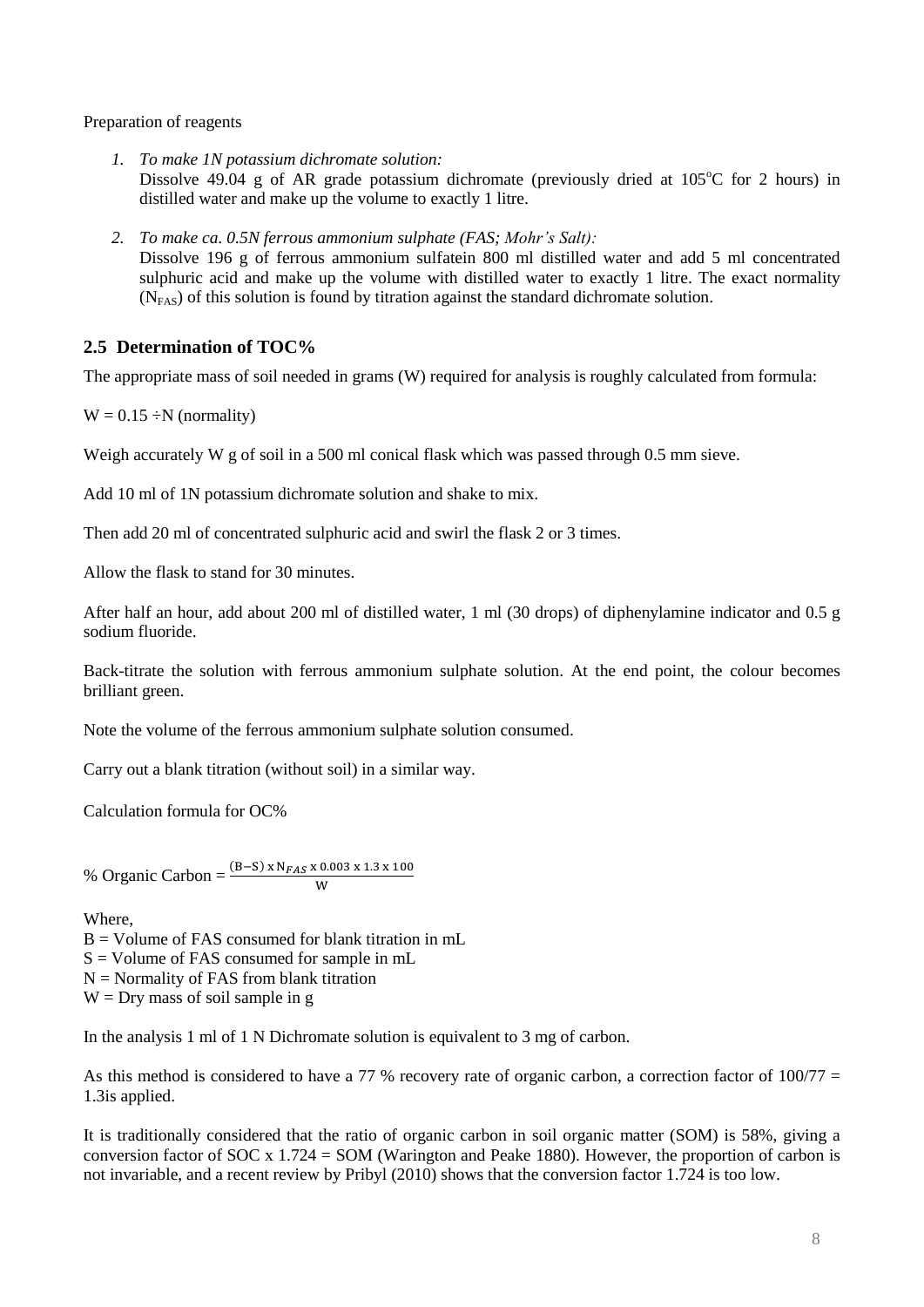We therefore adopt a conversion factor of 2.0, i.e.  $SOM = 2.0$  x SOC, and conversely,  $SOC = SOM/2$  (or 50%). Similarly, we apply the same conversion factor, 50%, between organic C and dry biomass and use it in calculation of OC bound in the samples of (partially degraded) litter and woody debris.

**Note:**

- Sample preparation techniques should be carried out in a well-ventilated area and protective clothing must be worn when handling concentrated acids.
- Indicator diphenylamine is a carcinogenic, so it should be handled with extreme caution (wear gloves).
- Special masks should be used during machine grinding and sample preparation.
- Where the chloride content of the soil is high, some interference will occur. This can be suppressed by the addition of silver sulphate to the concentrated sulphuric acid at the rate of 25 g/L.
- Ferrous ammonium sulphate (FAS) solution should be prepared daily.

## <span id="page-8-0"></span>**2.6 Computation of results for upland soil, litter and woody debris OC stock**

The data gathered in the field and the results of laboratory analysis are ultimately combined in an Open Source Forest Information System (OSFIS). Thus the soil-related parameters can be combined with those describing the tree stands. As a first step, an excel workbook application has been created for help in calculation of the results obtained in laboratory. The sampling location of litter, woody debris, and soil are identified in the OSFIS using the codes for plot and forest stand within an inventory cluster, *Cluster number* (identifying the cluster as stored in the field team's GPS), *Plot* and *Stand* (identifying the exact part of the inventory plot where the samples were taken), and *Layer* (identifying the sample layer of litter (and woody debris), 0-10. 10-20, 20-30, or 30-60 cm). In addition to the strictly defined key location codes, free form laboratory codes are needed for the internal book-keeping of the laboratory.

| Worksheet                   | <b>Functions</b>                                                                                                                                          | When to fill the                                              | Obs.                                                                                     |
|-----------------------------|-----------------------------------------------------------------------------------------------------------------------------------------------------------|---------------------------------------------------------------|------------------------------------------------------------------------------------------|
| name                        |                                                                                                                                                           | worksheet                                                     |                                                                                          |
| <b>Field data</b>           | Stores the obligatory location codes,                                                                                                                     | Can be filled after inspection of                             | Background data becomes                                                                  |
|                             | background information for the                                                                                                                            | the samples and the field forms.                              | automatically available in other                                                         |
|                             | inventory mission and each sample                                                                                                                         | Fill this worksheet first                                     | worksheets of the workbook                                                               |
| <b>Titration</b>            | Stores titrant properties and<br>consumption<br>Automatically calculates OC%                                                                              | After titration of the sample(s)                              |                                                                                          |
| Mass, BD,<br>C store        | Stores weighing results from the field After weighing the soil samples<br>and laboratory<br>Automatically calculates soil C stores<br>per each soil layer |                                                               | The soil C stores are calculated<br>only after the titration<br>worksheet is also filled |
| <b>Litter and</b><br>debris | Stores weighing results of Litter and<br>Woody debris from the field and<br>laboratory<br>Automatically calculates C stores in<br>litter and woody debris | After weighing the litter and<br>debris samples               |                                                                                          |
| Summary                     |                                                                                                                                                           | Is automatically filled using the<br>data in other worksheets | Copy-paste values when<br>combining with results from<br>other workbooks                 |

The excel application (workbook) is divided into separate worksheets as follows.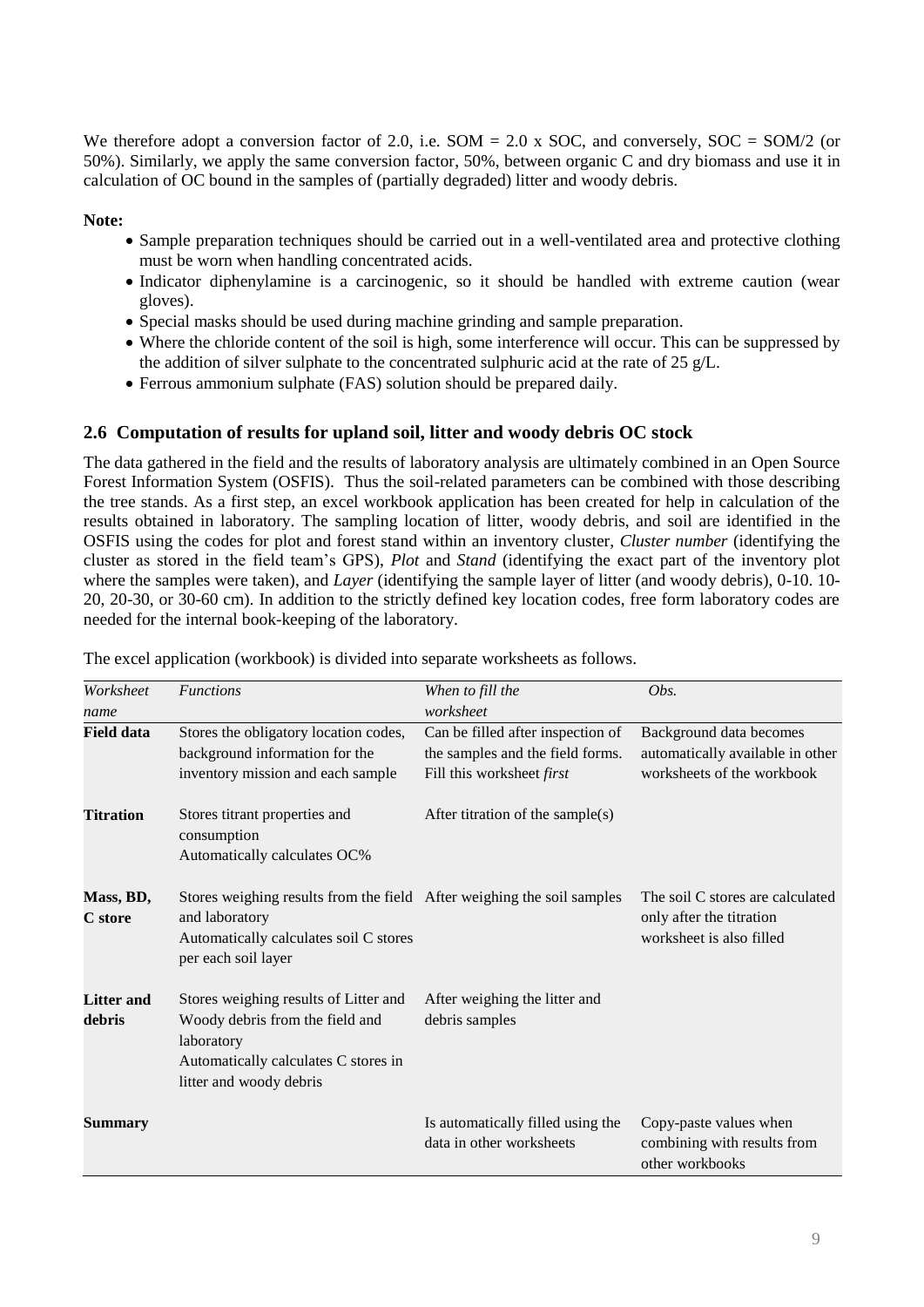A blank workbook allows for 200 data rows (individual samples) to be stored, i.e. the formulas are copied on the first 200 rows the sheet. They can be copied further downwards if desired. While it is possible to expand the formulas by copying the cells containing functions further down, a separate workbook for a particular region (inventory mission) could be established for convenience or parallel laboratory work of separate sets of samples. This is by no means necessary. If the results are kept in separate excel workbooks, the Summary sheets may need to be combined for statistical use with other inventory data.

Work flow for laboratory measurements and analyses and calculation of the results is possible to make so that the different worksheets are updated as soon as the information becomes available. The data input work can even be divided between separate persons. It is useful to keep the conventional laboratory record in paper form as well.

*When a new workbook image is created*

- Open the Blank Workbook that is kept in safe both in another folder of the hard disk and in a safe copy device such as CD or memory stick.
- Save the empty workbook with a new name, e.g. "KienaFarmForest 2013"

#### *Data input*

- Go to worksheet "Field data" and start to input the new samples background and location data
- When the samples have been weighed ad/or titrated for TOC, fill in the columns marked in red colour. The function cells automatically calculate the results, when the necessary data is input.
	- o Note that the worksheets try to observe if there is a value in any input cell that does not seem logical with respect to other values, e.g. those measured in the field. The misfit is indicated by displaying "Check data" in the function cell affected by the problem.
	- o When "Check data" appears, the measured values have to be checked for correctness. If the problem can be identified to the field measurements that cannot be re-made, the observation may become invalid and the respective fields left blank.

The function cells (that automatically calculate the results) of the workbook are protected against any accidental changes by typing over etc. There is no password, so the worksheets can be easily unprotected if the functions must be edited. However, changing of the function cells must be done with a clear purpose and the changes must be applied in all cases where the change applies, even in other workbooks. After modifying the functions, it is advised that the worksheets are protected again.

Note that when there are non-volumetric soil samples representing the depth layer 30-60 cm, the soil carbon store figures cannot be normally computed. The rough evaluation of deep soil TOC stores has to be done using other methods. However, the excel workbook allows for calculation of the OC% according to titration results.

## <span id="page-9-0"></span>**3 Procedures for mangrove sediment analyses**

## <span id="page-9-1"></span>**3.1 Receiving and preparation of mangrove sediment samples**

Mangrove sediments are often water-saturated and highly saline due to their origin in tidal wetlands. *In situ* they are also anoxic or hypoxic, the condition which reduces decomposition rate of organic matter. When the samples are taken, they are exposed to oxic conditions. The procedures of sampling attempt to ensure that the sediment samples are packed as air-tightly as possible. In order to preserve the samples optimally, they should be kept in cold, dark container and transported to laboratory as soon as possible. A cooler box with ice could provide such conditions, but when the samples are transported from coast to upcountry laboratories, the capacity of the cooler box may not be adequate. Therefore, the samples may be exposed to high temperatures over varying periods of time after they have been extracted from the mangrove sites.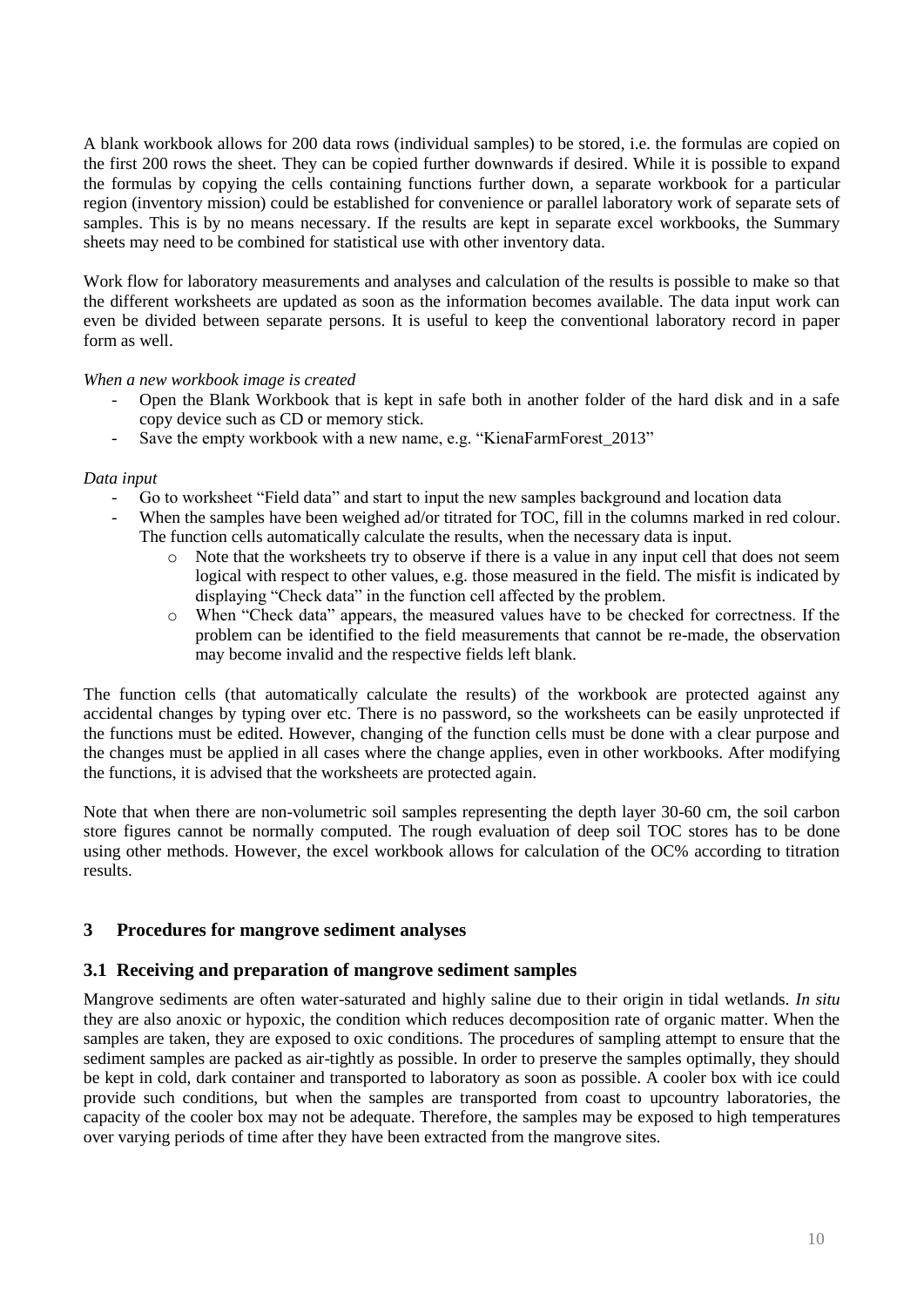When the samples arrive, they should be immediately identified, their ID and location information entered in the specific mangrove excel workbook, and without delay prepared for oven drying. If it is not possible start the drying immediately, the samples can be kept refrigerated for a short period of time (1-2 days), or they can be stored in a freezer at –20ºC for longer periods of time.

## <span id="page-10-0"></span>**3.2 Processing of mangrove sediment samples**

#### *Oven drying*

Aluminium foil is cut and folded in a shape so that it adequately holds the about 1.9 dl sediment sample. A cup-like form is preferable, because that will optimize the oven capacity. The dry aluminium "cup" is first weighed and its mass marked on the cup.

The sediment sample is taken carefully from its plastic bag and quantitatively transferred to the aluminium cup. The sample ID information from the masking tape tag on the plastic bag has to follow the sample during its processing. Make sure no material is lost during the transfer and all materials from the plastic bag are taken. Place the samples directly to the oven at temperature of –60ºC. The drying process may take several days until all removable water has evaporated, and the samples have reached constant mass.

When the sample has been dried to constant mass in the cup of known mass, the samples will be weighed for determining of bulk density using a laboratory table-top scale (not analytical scale). Then the mass of the aluminium cup is subtracted from the total mass. Because the samples tend to adsorb a considerable amount of water from air humidity as soon as they are taken from the oven, it is advised that the samples are weighed at immediate vicinity of the oven, and taken one by one from the oven directly to the scale. Since the samples are hot, the scale has to be protected using a heat-insulating plate on the scale. The mass of the plate has to be subtracted (tare weight) so that the scale reading is zero with the plate on the scale) prior to putting the sample on the heat-resistant plate. The weighing results can now be recorded in the mangrove excel application.

## <span id="page-10-1"></span>**3.3 Homogenization of mangrove sediment samples**

The dried samples are carefully homogenized using a mortar. Any root can be picked out and discarded. The homogenised samples are sieved using a 2 mm sieve to remove roots and other large particles, after which they can further be sieved using a 0.5 mm for improved homogeneity. Protective mask and cloves should be used when handling the samples.

## <span id="page-10-2"></span>**3.4 Procedures for mangrove sediment TOC analysis**

It may be possible to analyze the organic carbon content using the Walkley-Black methodology. However, as the sediment sample has high salinity and thereby probably a high chloride concentration, that should be taken into account in the Walkley-Black procedure as indicated for upland soil analyses earlier in this manual. The organic carbon content in mangrove sediments may be very high, even 30-40 %, and it can be expected that the Walkley-Black procedure does not recover the OC% as accurately as in lower concentrations. Commonly applied method for OC% analysis from high organic matter materials such soils, manure, compost, or organic rich sediments is the Loss On Ignition (LOI) method. In that method, a sample with accurately known dry mass is ignited slowly to a temperature where organic matter is removed by burning.

The KEFRI Soil Science Laboratory Manual for analysis methods, Chapter 22 gives methods to analyze such materials. This method can be followed with an exception that the temperature in muffle furnace should not exceed 450°C. The reason for the upper limit of the temperature is that mangrove sediments may contain significant amounts of carbonates from the underlying coral reefs. The procedure for determining total organic carbon stocks in mangrove sediments is given below.

*Apparatus.* Muffle furnace (450°C capacity).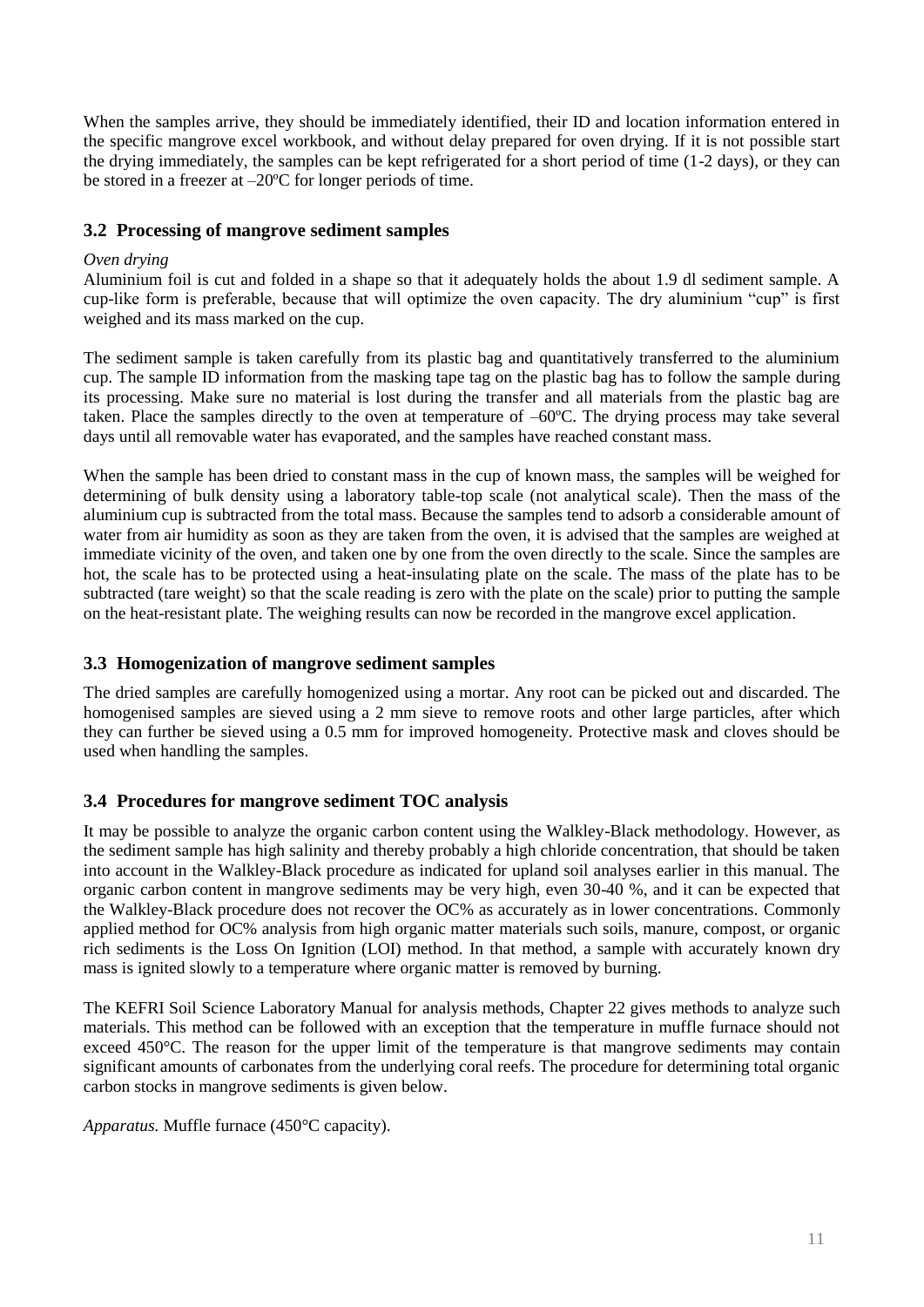#### *Procedure*

- 1. Weigh 10±0.1 g of oven dry sediment, homogenized as explained before, in a dry porcelain or nickel crucible.
- 2. Heat slowly in a furnace (raising the temperature setting in steps of 100, 200 and  $450^{\circ}$ C). The final temperature setting of 450°C should be maintained for 8 hours.
- 3. Remove the crucible containing a greyish white ash. Cool in desiccator and weigh.

#### <span id="page-11-0"></span>**3.5 Computation of results for mangrove sediment TOC storage**

The percentage of ash and organic matter are calculated (using the mangrove Excel application) by the differences in weight of the crucibles before and after combustion as follows:

$$
Ash (%) = [(W3 - W1)/(W2 - W1)] * 100 and
$$

Organic matter  $(\% ) = 100 - \text{Ash } (\% )$ 

where  $W1$  = the weight of the empty, dry crucible;  $W2$  = the weight of the dry crucible containing the sample; and W3 = the weight of the dry crucible containing the sample following ignition. Note that the weight of the  $ash = W3 - W1$ .

*Remarks*. It may not be possible correct between air dry and oven dry sample masses, because the mangrove sediment samples are not air dried and the respective moisture content ratio is not known. The samples and crucibles need to oven dried if they have been exposed to free, humid air.

*Carbon content*. The OC (%) of the sample can be calculated (using the mangrove Excel application) from the Organic matter (%) as follows:

OC (%) = Organic matter (%) \* 0.50 *see Pribyl (2010) for the coefficient between OM and OC*

*Carbon stocks (t ha-1 in 100 cm deep layer of the sediment)*. The carbon stock in the 0–100 cm sediment layer is calculated using LOI results and the mangrove excel application. In short, the sediment samples, taken from the center of the core sections of 0–15, 15–30, 30–50, and 50–100 cm, are considered to represent the OC% and bulk density of the respective layers in the sediment. Using those assumptions, the TOC stocks of each layer, and the total TOC stock of the 100 cm deep sediment layer can be calculated.

The field measurements include systematic probing of the sediment depth within the CCSP, or forest stand within the CCSP, giving the average depth of the sediment if it is less than 100 cm. The average depth is used for correcting the TOC stock in areas with shallow sediment depth. If the sediment is deeper or equals to 100 cm, no correction is taken, and the results represent the TOC stock in the top 100 cm layer of the sediment.

TOC, t ha<sup>-1</sup> for the  $0$ -15 cm sediment layer is calculated as follows:

 $TOC_{0-15 \text{ cm}} = BD_{0-15 \text{ cm}}$  \*  $Volume_{0-15 \text{ cm}}$  \*  $OC (%)_{0-15 \text{ cm}}/100$  \*  $10^{-6}$  \*  $10^{4}$ ,

where BD is dry bulk density (g cm<sup>-3</sup>) of the layer; Volume(cm<sup>3</sup>), e.g. volume of a 0–15 cm layer is 150 000 cm<sup>3</sup>; OC (%) is the proportion of organic carbon (%) in the layer;  $10^{-\delta}$  is the conversion factor from g to t; and  $10<sup>4</sup>$  is the conversion factor from  $m<sup>2</sup>$  to ha, respectively.

The TOC stock for the whole, cored0–100 cm sediment layer is calculated as a sum of the layers analyzed and computed separately:

$$
TOC_{0-100 \text{ cm}} = TOC_{0-15 \text{ cm}} + TOC_{15-30 \text{ cm}} + TOC_{30-50 \text{ cm}} + TOC_{50-100 \text{ cm}}
$$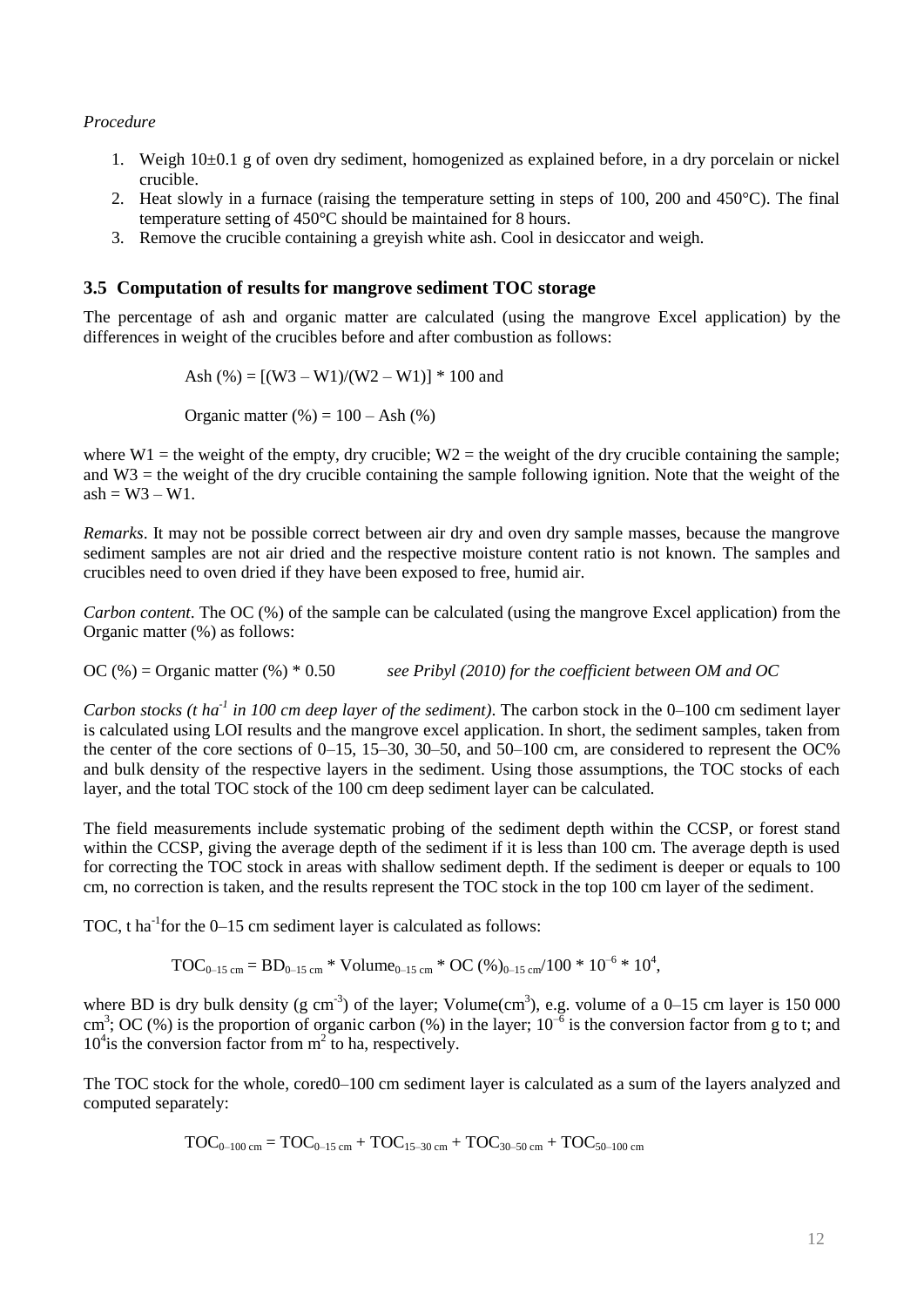In the mangrove excel application the sediment layer results are kept separate and they will be combined before the data set is transferred to the OSFIS (Open Source Forest Inventory System). Keeping the layers separate provides greater accuracy and versatility in research use of the data.